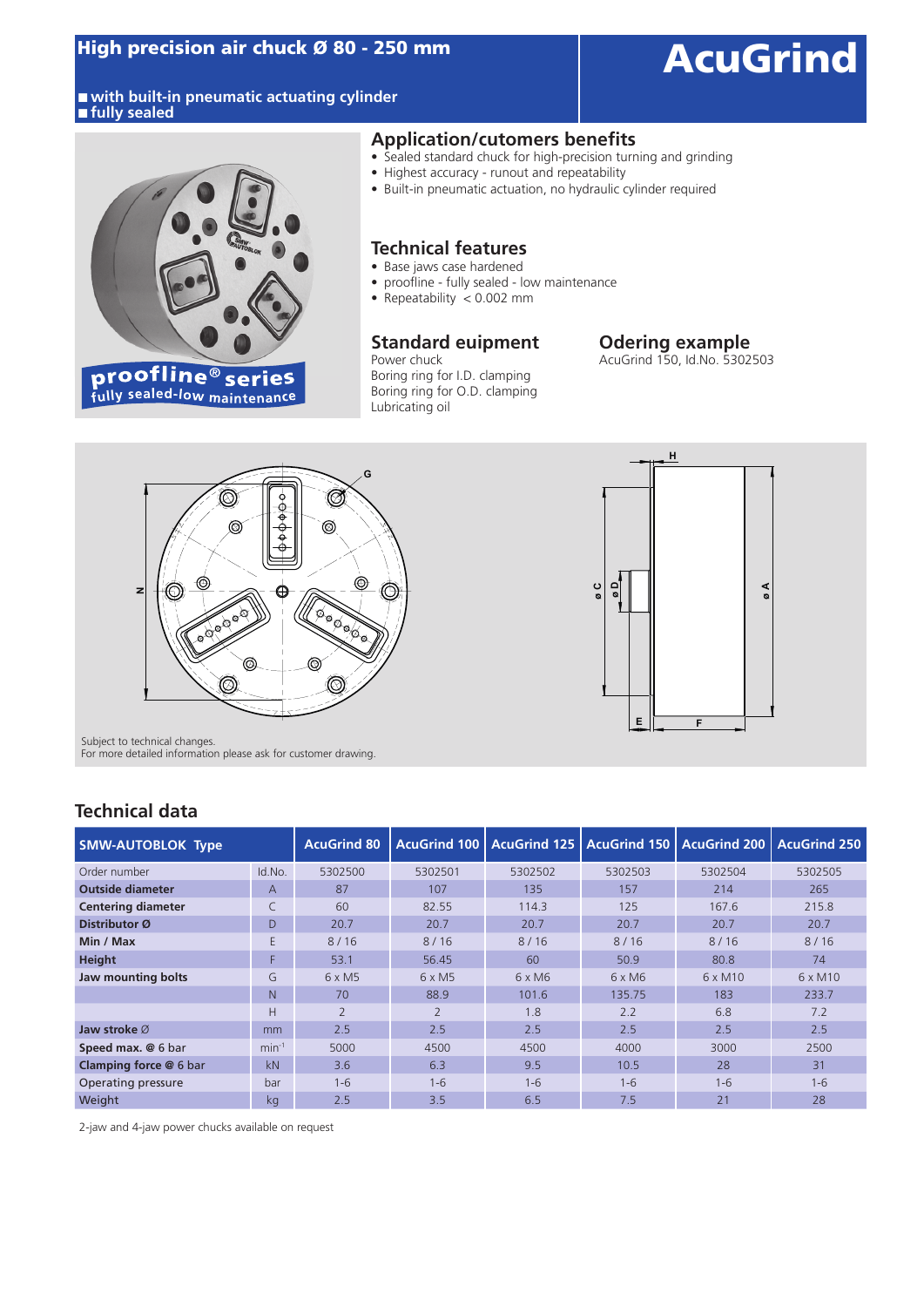# AcuGrind Top jaws for AcuGrind power chucks

### **Top jaws for AcuGrind**





|                     |                  | <b>WAK Soft top jaws</b>                 |                      | SBK Segment jaws 120°                               |                             |
|---------------------|------------------|------------------------------------------|----------------------|-----------------------------------------------------|-----------------------------|
| Chuck type          | <b>Material</b>  | Id.No.                                   | Height               | Id.No.                                              | Height                      |
| <b>AcuGrind 80</b>  | <b>Aluminium</b> | 5302511<br>5302512                       | 25<br>38             | 5302545<br>5302546                                  | 25<br>38                    |
|                     | <b>Steel</b>     | 5302513<br>5302514                       | 25<br>38             | 5302547<br>5302548                                  | 25<br>38                    |
| <b>AcuGrind 100</b> | <b>Aluminium</b> | 5302515<br>5302516                       | 25<br>38             | 5302549<br>5302550<br>5302551<br>5302552            | 25<br>50<br>75<br>100       |
|                     | <b>Steel</b>     | 5302517<br>5302518<br>5302519            | 25<br>38<br>50       | 5302553<br>5302554<br>5302555                       | 20<br>38<br>50              |
| <b>AcuGrind 125</b> | <b>Aluminium</b> | 5302520<br>5302521<br>5302522<br>5302523 | 25<br>38<br>50<br>75 | 5302556<br>5302557<br>5302558<br>5302559            | 25<br>38<br>50<br>75        |
|                     | <b>Steel</b>     | 5302524<br>5302525<br>5302526            | 25<br>38<br>50       | 5302560<br>5302561<br>5302562<br>5302563            | 20<br>25<br>38<br>50        |
| <b>AcuGrind 150</b> | <b>Aluminium</b> | 5302527<br>5302528<br>5302529<br>5302530 | 25<br>38<br>50<br>75 | 5302564<br>5302565<br>5302566<br>5302567<br>5302568 | 25<br>38<br>50<br>75<br>100 |
|                     | <b>Steel</b>     | 5302531<br>5302532<br>5302533<br>5302534 | 25<br>38<br>50<br>75 | 5302569<br>5302570<br>5302571<br>5302572            | 25<br>38<br>50<br>75        |
| <b>AcuGrind 200</b> | <b>Aluminium</b> | 5302535<br>5302536<br>5302537            | 50<br>75<br>100      | 5302573<br>5302574<br>5302575                       | 38<br>50<br>75              |
|                     | <b>Steel</b>     | 5302538<br>5302539<br>5302540            | 50<br>75<br>100      | 5302576<br>5302577                                  | 50<br>75                    |
| <b>AcuGrind 250</b> | <b>Aluminium</b> | 5302541<br>5302542                       | 50<br>75             | 5302578<br>5302579                                  | 75<br>100                   |
|                     | <b>Steel</b>     | 5302543<br>5302544                       | 50<br>75             | 5302580<br>5302581                                  | 50<br>75                    |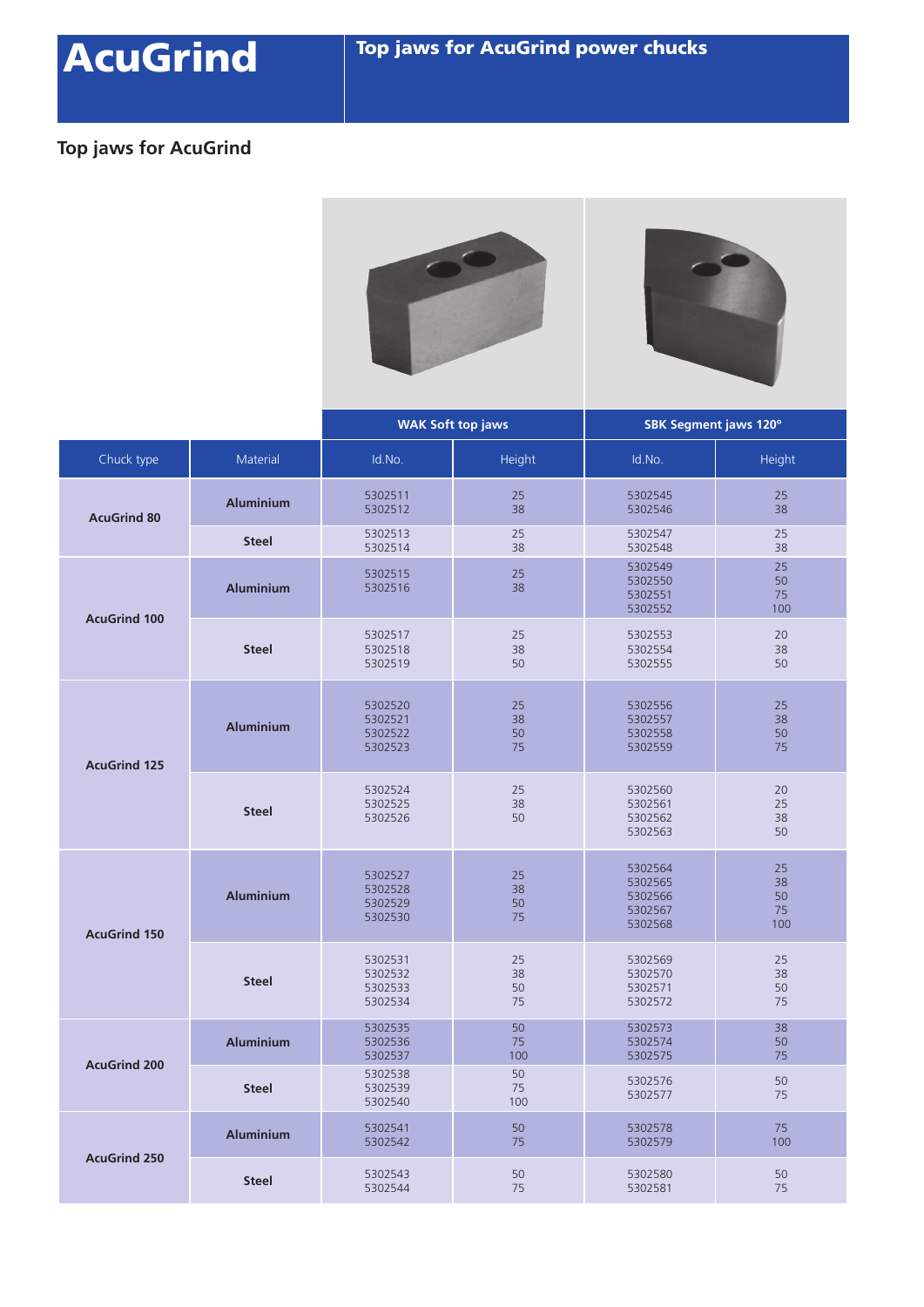## **AcuGrind**

### **Air feed tubes fix (AP)**





| <b>SMW-AUTOBLOK</b> |         | <b>Speed</b>     | <b>Version</b> |
|---------------------|---------|------------------|----------------|
| <b>Typ</b>          | Id.No.  | max <sup>1</sup> |                |
| AP <sub>2</sub>     | 5302590 | 5.000            | 2 airways      |
| AP <sub>2</sub> S   | 5302591 | 5.000            | 2 airways      |
| AP3                 | 5302592 | 5.000            | 3 airways      |
| AP3S                | 5302593 | 5.000            | 3 airways      |

AP2S/AP3S = with serration



| LS | Spindle length                                                        |
|----|-----------------------------------------------------------------------|
| Е  | Chuck adaptor                                                         |
| C  | Bushing (included in scope of delivery of the air feed tubes type AP) |
| D  | Adaptor (mounting ring manufactured by the customer)                  |
| s  | Safety distance                                                       |
|    | AcuGrind chuck                                                        |

### **Ordering example**

**In case of an order of the air feed tubes type AP, the length of the air feed tube is necessary.** 

For calculating the correct length of the air feed tube (LR) are the following dimensions necessary: LS, E, C, D and the chuck type.

**Note** Use only with clean and oiled air.